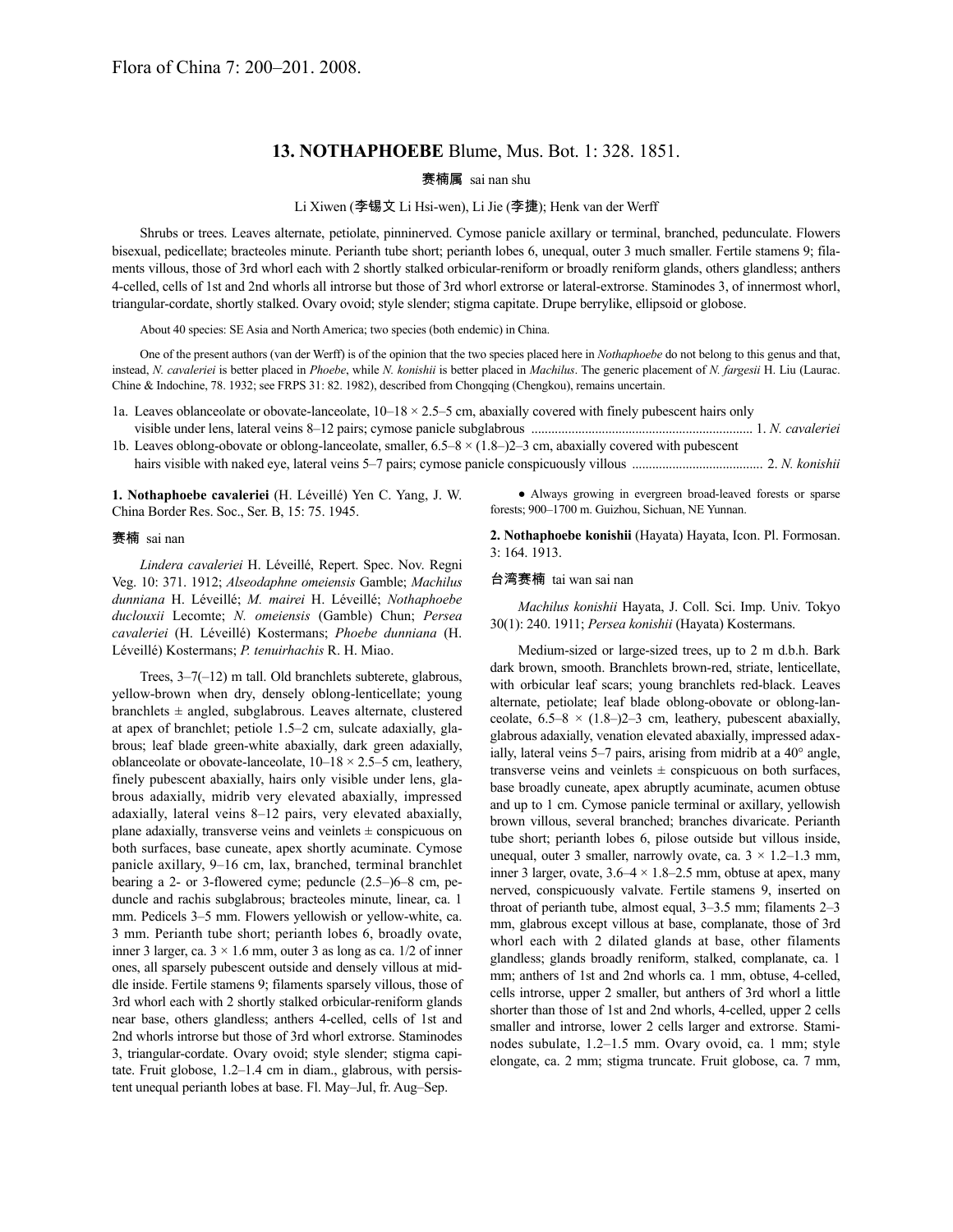# Flora of China 7: 200–201. 2008.

ca. 7 mm, with persistent, reflexed, and barely dilated perianth lobes on top. Fl. May–Jul, fr. Aug–Sep.

● Evergreen broad-leaved forests; ca. 2500 m. C and S Taiwan.

Chang (Fl. Taiwan 2: 458. 1972), following Kostermans (Reinwardtia 6: 192. 1962), regarded this species as a member of the genus *Persea*. However, in the type material, the outer perianth lobes are much smaller than the inner ones, so two of the present authors (Li and Li) believe it is better to regard this species as a member of *Nothaphoebe*.